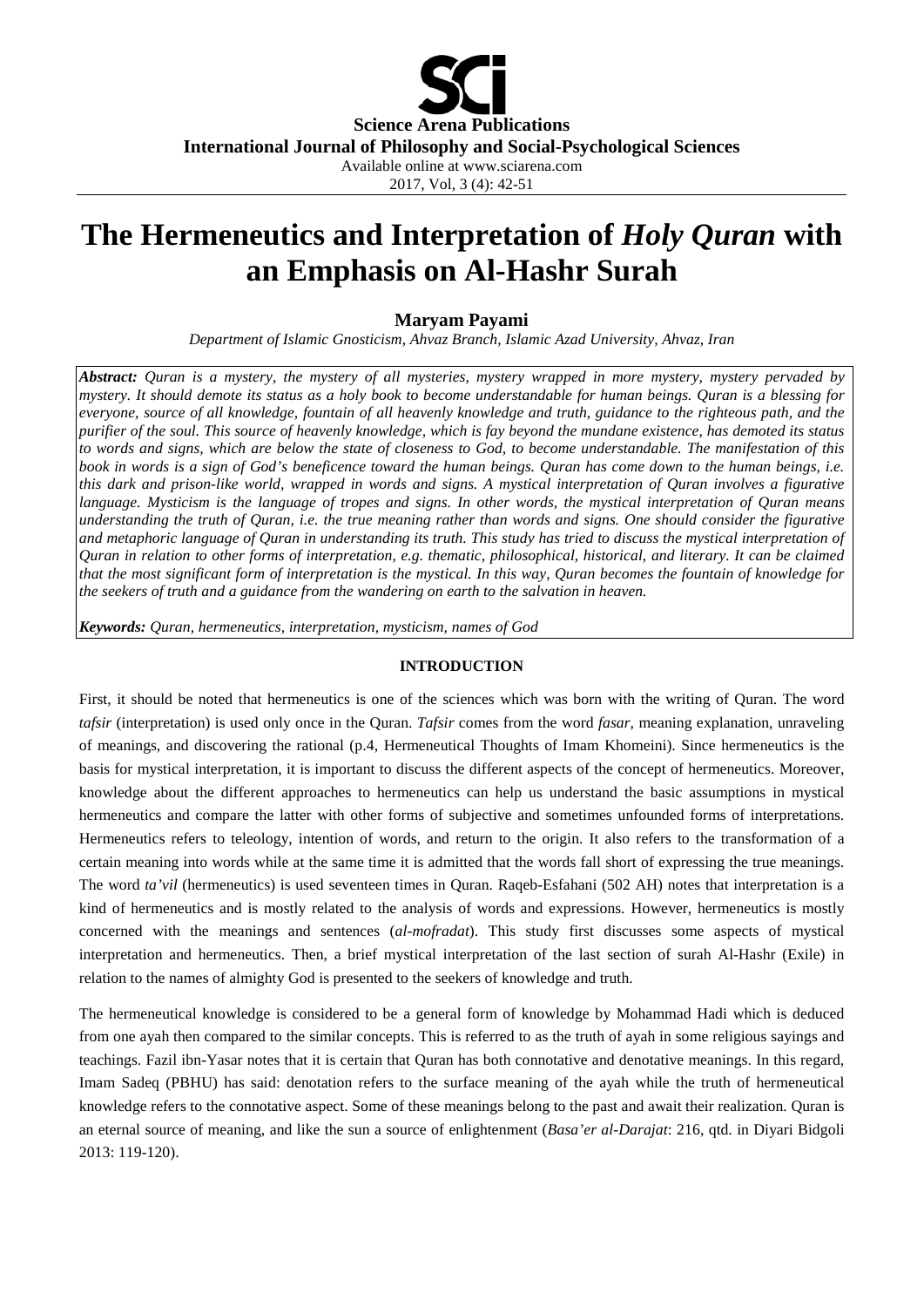Imam Khomeini contends that subjective interpretations of Quran, which ignore the mystical aspects of the words and signs, cannot be considered a true form of interpretation, and argues that some have conflated reflection and methodological thinking with subjective interpretation and have led to many misunderstandings of Quran. According to this view, ethics, faith, and mysticism do not belong to the field of hermeneutics, that is, they are subjective interpretations. These are not interpretations as such; rather, subjective interpretations.

A book of interpretations must contain different aspects of hermeneutical knowledge, e.g. mysticism and ethics. A hermeneutist who ignores these aspects or undervalues them has in fact missed the truth of Quran and the intention behind its revelations by the prophets (*Adab al-Salavat* pp. 120, 121, 193; Imam Khomeini's interpretation; see *Adab al-Salavat* 199-200, qtd. in Diyari Bidgoli 2013: 120-121).

## **Mystical hermeneutics and subjective interpretation of Quran:**

Mystical hermeneutics is the effort to translate the surface meaning of the words into something which in a mystic's eyes is the ultimate form of knowledge and truth. A mystic uses intuition, asceticism, and personal reflection to move beyond the surface meaning and grasp the truth of the ayahs. Mystical hermeneutics is intuitive on one hand, revealing the truth of life, and foregrounding the connection between the microcosm and macrocosm. On the other hand, a mystic is involved in subjective interpretation and spiritual quest, using the external word to gain knowledge about the self. A mystic compares the real world (microcosm) with the macrocosm and adapts the latter to the former. In this view, the world of Quran is adapted to the real changing world (Imam Khomeini's *Interpretation of Quran*: 382-383; qtd. in Diyari Bidgoli 2013: 122).

There are certain mystical issues in Quran which is not easily accessible to everyone. It requires a mystical perspective to understand Quran. Such a mystical perspective can create a form of perfection which enables the mystic to understand the true meanings of Quran. In the absence of a mystical perspective, one cannot expect a full comprehension of Quran. Take the example of this ayah: "then, he drew near, and became close, he was but two bows' length or even nearer" (al-Najm [The Star]: 8-10). There have been different philosophical interpretations of this ayah. However, a mystical perspective has been missing. An understanding of the true meaning of this ayah is impossible without having a mystical nearness and closeness to the text (ibid, 121).

Muhyiddin ibn 'Arabi (1165AD) has discussed two types of ayahs, namely, *afaqi* (those about the world), and *anfosi* (those about the human existence). According to Fussilat [Explained in Details]: 53: "We will show them Our signs in all the horizons and in themselves, until it is clear to them that it is the truth. Is it not sufficient that your Lord is witness over everything?"

Each ayah has two dimensions. A religious person would be able to see these dimensions reflected in the microcosm and macrocosm. The microcosmic dimension of meaning is referred to as *eshar-e* (connotation, metaphor). Subjective interpretation of Quran is based on reading the text in relation to the self. Such a procedure can be helpful in understanding the true meaning of Quran if joined by a mystical quest. A mystic refers to Quran as a source of self-knowledge and mystical quest, finding the mystical path in Quran (Diyari Bidgoli 2013: 122-123).

## **True hermeneutics according to Sadr-al-Mote'allehin:**

Mulla Sadra Shirazi (1571 – 1640) known as Sadr-ol-Mote'allehin (master of interpreters) discusses the approach of Muslim scholars and hermeneutists to Quran and delineates the correct form and conditions of hermeneutics. According to Mulla Sadra, there are four groups of hermeneutists: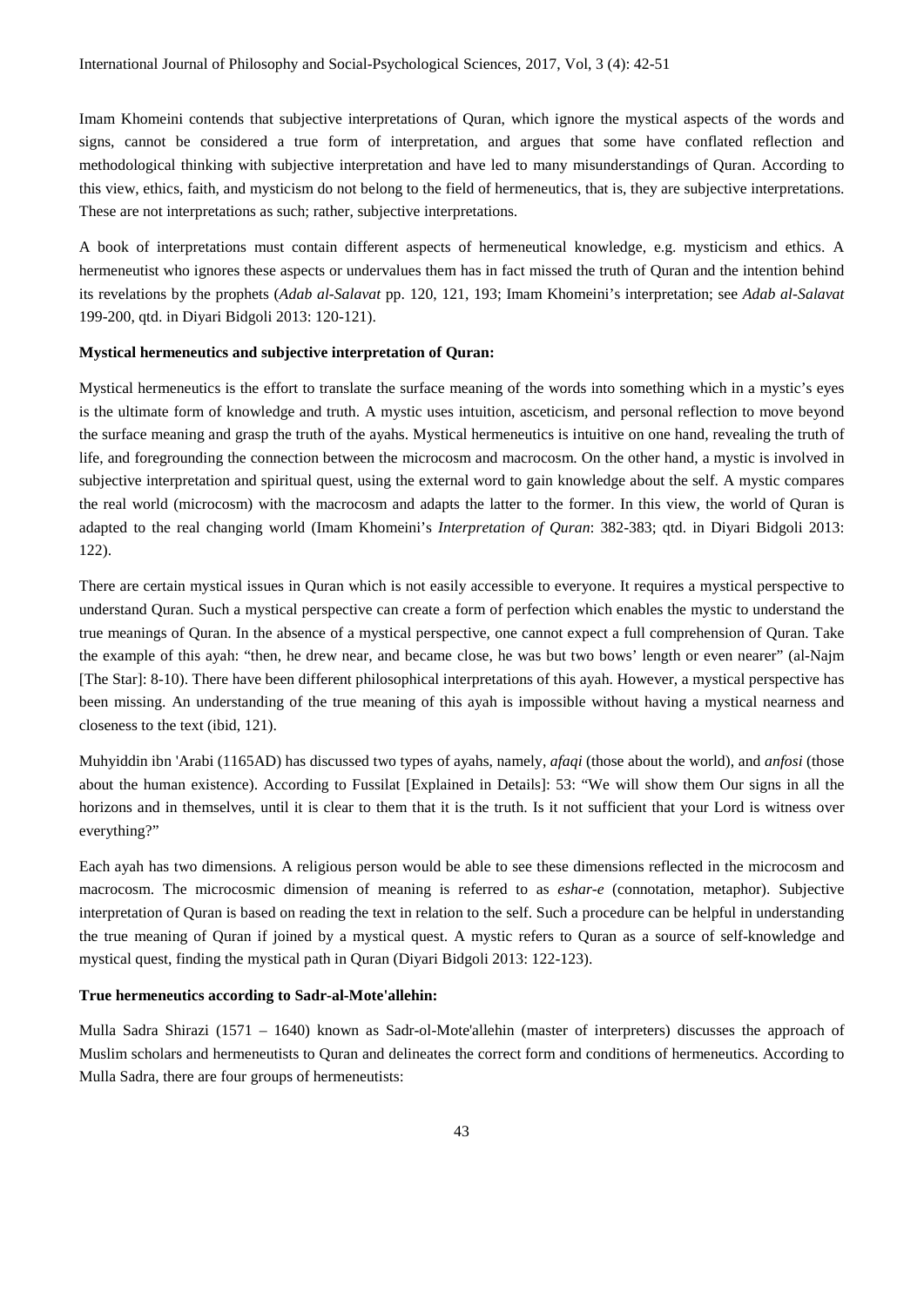1. Some, including the philosophers, have gone to the extremes in ignoring the surface meanings, and turned the religious meanings into untrue forms of meanings, e.g. interpreted such notions as *hesab* (judgment), *mizan* (justice), and *serat* (righteous path) in philosophical terms rather than in their true senses.

2. Some, including the Hanbali, who have totally ignored rationality and therefore rejected any form of interpretation. In this view, even such religious hadith like, "The heart of a believer lies between the two fingers of God" (*Imali al-Seyyed al-Morteza fi al-Tafsir va-al Hadith va-al Adab*, vol.2, pp. 2-5) has been interpreted in a superficial way, i.e. assuming that in reality God has fingers between which lies the heart of a believer.

3. Some have used hermeneutics of the names of God in understanding the origin of existence while rejecting the possibility of hermeneutics in understanding the Resurrection.

4. A fourth group have taken the middle stance, i.e. neither falling to the extremes of philosophy nor to the pitfalls of superficiality (*Mafatih al-Qeyb*: 84-86, qtd. in Diyari Bidgoli, 124).

According to Mulla Sadra, the method of the fourth group in creating a balance between the surface and the deep meaning is as follows: "religion and religious beliefs require that hermeneutics reveal the true meanings of the words of Quran; no interpretation of the words of Quran and Hadith is true unless it comes from God and His messengers. Thus, anyone who wants to unravel the especial meanings or explain a metaphor in Quran to express a certain meaning should do this in a way as not to contradict the form and content of Quran, i.e. surface meaning should not contradict the deep meaning. These conditions of intuitive knowledge are the parameters for a true hermeneutics of Quran" (ibid, 87, qtd. in Diyari Bidgoli: 125).

## **Hermeneutics:**

As opposed to interpretation, hermeneutics has come to refer to symbolic or subjective interpretation. Such a contrast between hermeneutics and interpretation is not apparent in the etymology of these words. Interpretation generally refers to the understanding of words and signs. A person who reads Quran without knowing its interpretation is ignorant of truth.

Interpretation (*tafsir*) has one single meaning and is used only once in Quran: "They do not bring to you any parable but that which We bring to you is the truth and better in interpretation" (al-Furqan [The Criterion]: 33). In contrast to this, the word hermeneutics (*ta'vil*) has been used in different senses, including a saying by ibn al-Abbas. According to ibn al-Abbas, the content of Quran can be divided into four parts. First, what is related to interpretation of which only the hermeneutists have knowledge. Second, the Arabic language which is understood by the speakers of this language. Third, the dos and don'ts (*halal* and *haram*) of which everyone is supposed to be aware. Fourth, what is related to hermeneutics of which only God has knowledge.

It is clear that such an understanding of the meaning of the concept of hermeneutics is closely related to the ayahs 3-7 in al-i-'Imran [The Family of 'Imran]. These ayahs are allegorical in nature, and only God knows their *ta'vil* (interpretation). They include some letters like *alam*, *al-mas*, *al-mar*, etc. used in the beginning of some of surah. The meaning of these letters were concealed for the Jews who tried to estimate the age of the Islamic government through hermeneutical means. According to one line, only God knows how long will be the age of Muhammad's government. Accordingly, it seems that hermeneutics means having knowledge about something in the future. However, it should be added that such a hermeneutics of the future belongs specifically to God who has the knowledge about the future.

Some other ayahs which include the word *ta'vil* (hermeneutics) are: "He said: 'This is the parting between me and you. But now I will tell you the interpretation of that which you could not patiently bear" (al-Khaf [The Cave]: 78); "That is the interpretation of what you could not bear with patience" (al-Kahf [The Cave]: 82); "Give full measure when you measure, and weigh with even scales. That is better, and fairer in interpretation" (al-Isra': 35). Thus, hermeneutics does not mean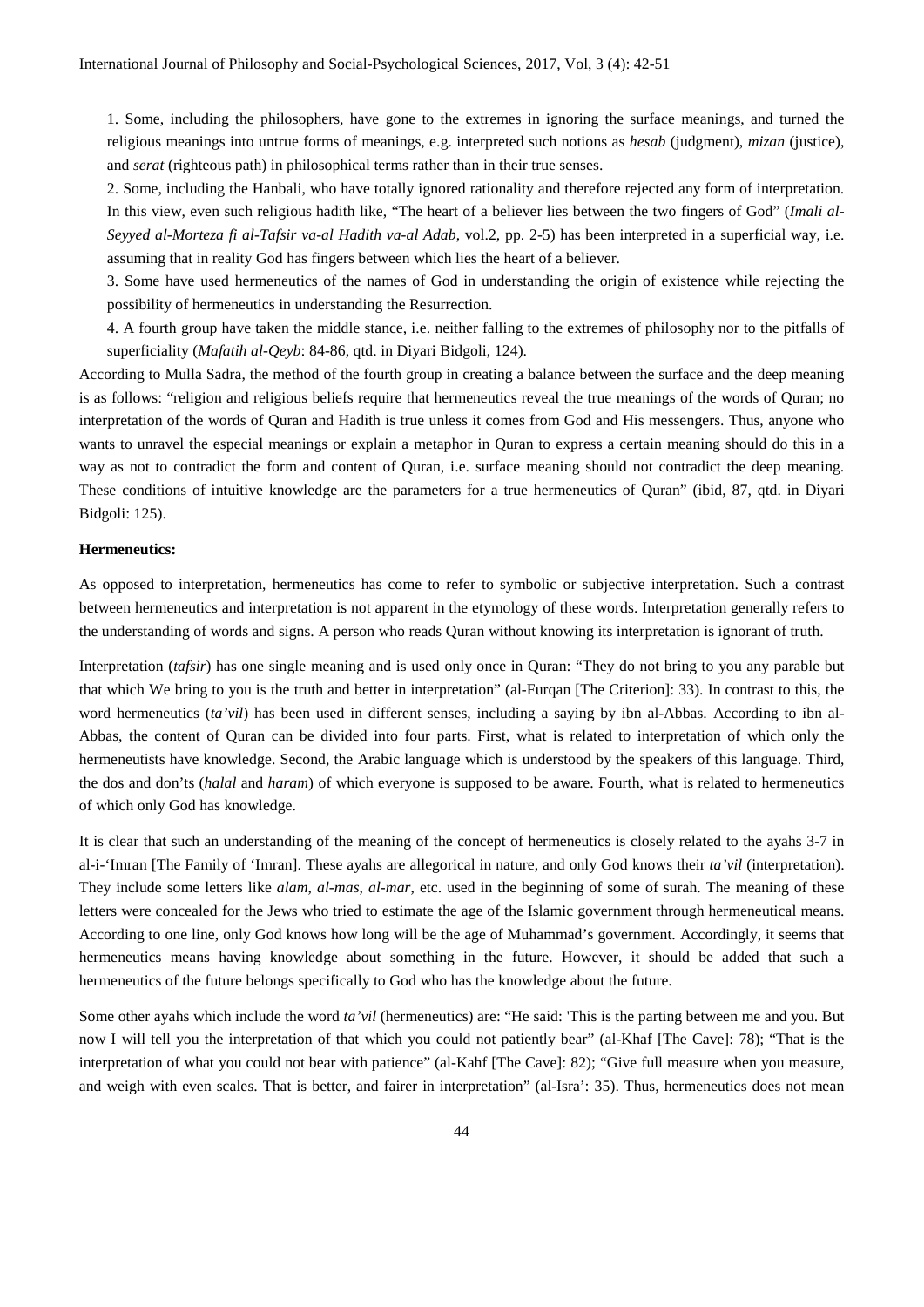interpreting a future event; rather, it means the future event itself which is the result or consequence of a past or present action.

When Khidr tells Moses: come hither that I will let you know about that which you are awaiting. He wants to let Moses know about the consequences of some mysterious things which have happened in their journey. These results explain the mysteries. Accordingly, the results are interpretations of the events. Therefore, when something is revealed it is in a sense interpreted.

Dreams are explained with their realization. For example, in surah Yusuf (Joseph): 100, "Joseph said to his father: "this is the meaning (interpretation) of my vision of long ago, my Lord has verified it. He has been gracious to me. He brought me out of prison and brought you out of the desert after Satan had corrupted (the relationship) between me and my brothers. My Lord is Gentle to whom He will. He alone is the Knower, the Wise." It is by realization that something becomes expressible (Sa'dat 1994: 31-32).

#### **A mystical understanding of revelation:**

In mysticism, *vahiy* (revelation) is a kind of intuition, achieved in the third stage of the four journeys. In this view, any prophet is supposed to undergo the four-stage journey. For some, the truth of revelation and intuition is the same (*Introduction of Qeysari*: 620, qtd. in Diyari Bidgoli 2013: 26).

In this view, the prophet is expected to have certain moral perfections in order to have the competence for receiving the revelations, i.e. he is supposed to purify his soul to be ready for receiving heavenly knowledge. Imam Hadi has said: when prophet Muhammad (PBUH) was forty years old, God saw into his heart and found it the readiest and the humblest of all. Thus, He said unto Muhammad to recite Quran, and so he became the prophet. According to Mulla Sadra, Prophet Muhammad's heart and mind had grasped the truth more than what his appearance may have shown. Prophet Muhammad cleansed his soul of all evil, and his purity was both in his hear and his appearance. Thus, his body absorbed what his heart had already gained, and so the two became one and told of one story. The journey from the human beings to God began, and then a journey from God to the human beings followed (Explaining *Usule Kafi*, vol.2, p. 454).

From the perspective of Imam Khomeini, the truth of revelation and the inspiration of Quran to Prophet Muhammad cannot be easily understood by everyone. In many of his writings and speeches, Imam Khomeini contends that only the prophets and messengers of God are able to grasp the true meaning of Quran and revelation. According to this view, revelation of Quran to the prophets is a type of heavenly knowledge which is difficult to fully understand by other people. Imam Khomeini notes that revelation is only understood by God and his messengers while for the sake of understandability are expressed in the layman's words.

What happened in the holy month of Ramadan remains in a permanent halo of mystery and ambiguity? It is the month in which the holy Quran was inspired to the Prophet. What is the truth of the revelation of Quran on the night of *qadr*? How was Quran recited to the Prophet by one of the angels? How is the recitation of Quran by the Prophet related to God's will on this night? It should be confessed that only the prophets and their true followers are able to answer these questions (Imam Khomeini's *Sahifeh*, vol. 17, 489).

Imam Khomeini has further explained different aspects of revelation and the possibility of understanding revelation, especially with regard to Quran. Revelation and the inspiration of Quran to the prophets belong to the realm of heavenly knowledge and is hardly comprehensible by other people. This is similar to event of God's words addressed to Moses. "The angel recited to the Prophet so that he was one of the few to warn the people" (al-Shu'ra [The Poets]). "Indeed it is not except a Revelation which is revealed, taught by One who is Stern in power. Of might, he (Gabriel) stood firm, while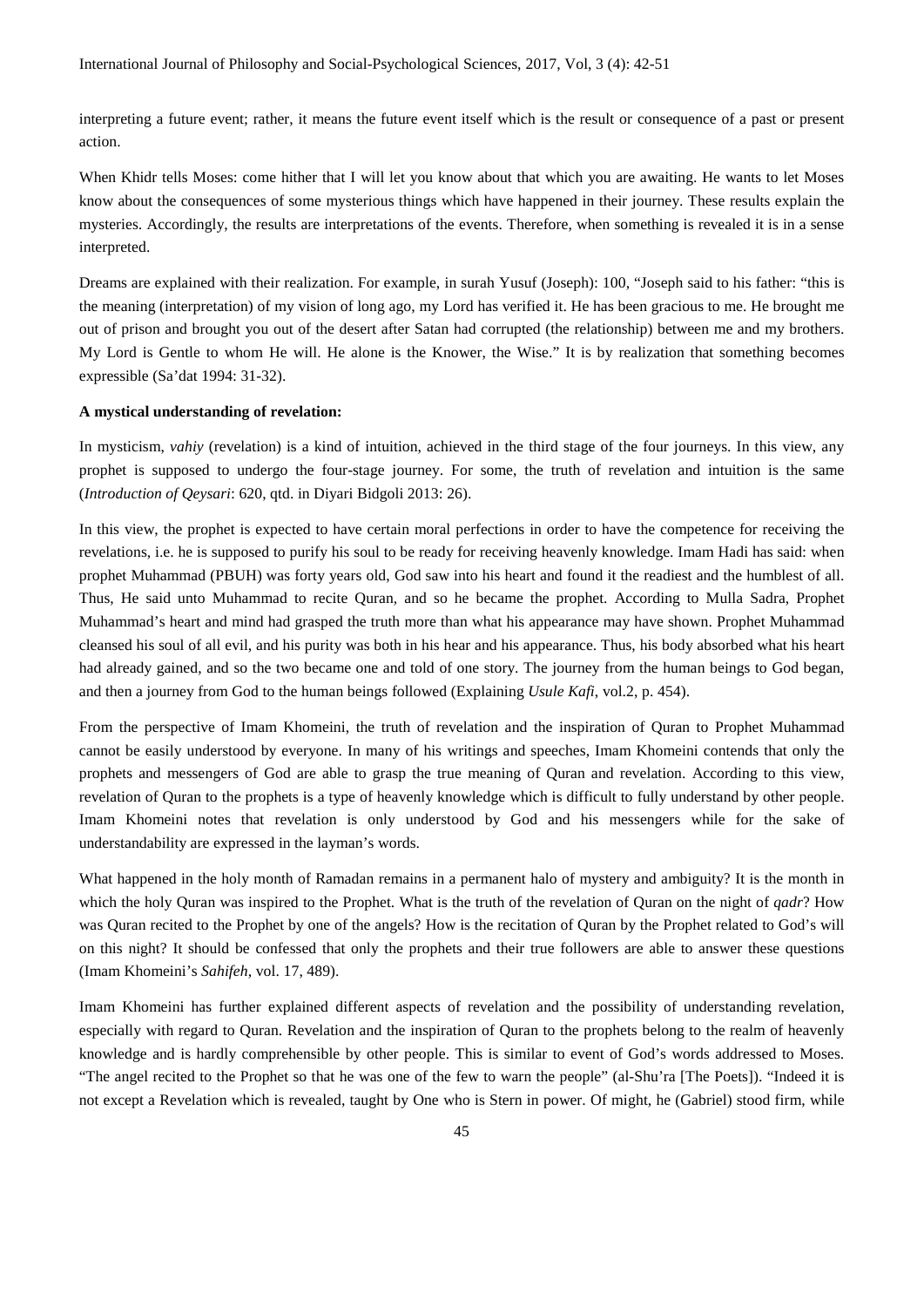he was in the highest horizon; then he drew near, and became close he was but two bows' length or even nearer, so (Allah) revealed to His worshipper (Gabriel) that which he revealed to Prophet Muhammad. His hear did not lie of what he saw" (Holy Quran, al-Najm 4-11). These ayahs refer to the revelation of Quran in a way as to be compatible with rationality. It should be noted that these ayahs discuss the mysteries of life wrapped in the words of God and refer to the revelation of truth to the Prophet who has reached the stage of closeness to God, similar to the closeness of two bows, albeit closer. These mysteries have never crossed anyone's mind, except for those who powered by faith have ascetically tried to understand the truth of all things. Imam Khomeini has interpreted the surah al-Qadr (Power) and has taken a mystical hermeneutical approach to discussing the concept of revelation of Quran. Moreover, it should be noted that the mysteries of Quran and its truth are hardly understood by the people, except by the prophets and messengers of almighty God. Among these, first comes the Prophet Muhammad himself, and then his followers and truth seekers. Except for these select group of people, others are not able to grasp the mysteries of heavenly knowledge. Understanding these mysteries is only possible by moving beyond this worldly life and approaching the realm of revelation (*Adab al-Salavat*: 321-322).

Imam Khomeini makes a distinction between scientific and intuitive knowledge and asserts that two types of knowledge about the nature of revelation is possible. Rational and philosophical investigations of revelation are only able to understand some limited aspects of revelation. However, intuitive and mystical knowledge can fully grasp the reality of things. Accordingly, in Imam Khomeini's perspective, to understand the true meaning of revelation one needs to intuitively experience it. In other words, one needs to move beyond the dark realm of nature and approach the state of selfannihilation, i.e. closeness to the eternal God. In this view, revelation is the manifestation of God's presence. Thus, in order to understand this presence, one needs to undergo certain quests and experiences to become competent enough to receive such revelations.

According to Imam Khomeini's views on mystical hermeneutics, revelation is possible when the person to whom truth is revealed undergoes certain spiritual quests and experiences in order to become competent enough to receive revelation. It should be noted that the spiritual status of a prophet is important in the type and quality of revelation he receives.

When God speaks in the language of human beings: when God's language becomes that of the human beings, God speaks only in the language of human beings. There are two basic stages in human experience. A stage where God's power is manifested in its entirety; all consider the presence of God as something different from human existence (there is no One like Him). Another stage where a human being finds him or herself in a place similar to the power of God, given by God himself. In this stage, the words and speech of a human being becomes the same with those of God. The truth of human beings completely changes between these two stages. A human being becomes separated from the omnipresence of God, where previously encompassed the life of human beings, and becomes something different from God. In this state, God speaks the language of human beings without the implication that these two are the same. This human language that God speaks is symbolic and allegorical because it is only through these tropes that meaning can be expressed, i.e. only symbols and other tropes can express God's intentions in human language. These meanings are rooted in the most sublime form of knowledge. Some of the most important Sufi literature represent the symbolic language that God has bestowed to human beings as a form of dialogue between two essences. Some of these writings are examples of intuitive style of writing. Such writings show the resistance to the influence of a presence otherwise than God; a presence that disrupts the conventional structures. In fact, this structure gains progression unexpectedly and opens new vistas of knowledge to human beings. The symbolic horizons of this kind of language can be seen in the prose of Hallaj. These are manifestations of inspiration and intuition after a long time of patience (Sa'dat 1994: 328).

Now let us turn to the interpretation of the last ayahs of the surah al-Hashr [Exile] as a manifestation of the heavenly, sublime, greatness, and magnificence names of God. The reflection of God's light enflames the existence and being of the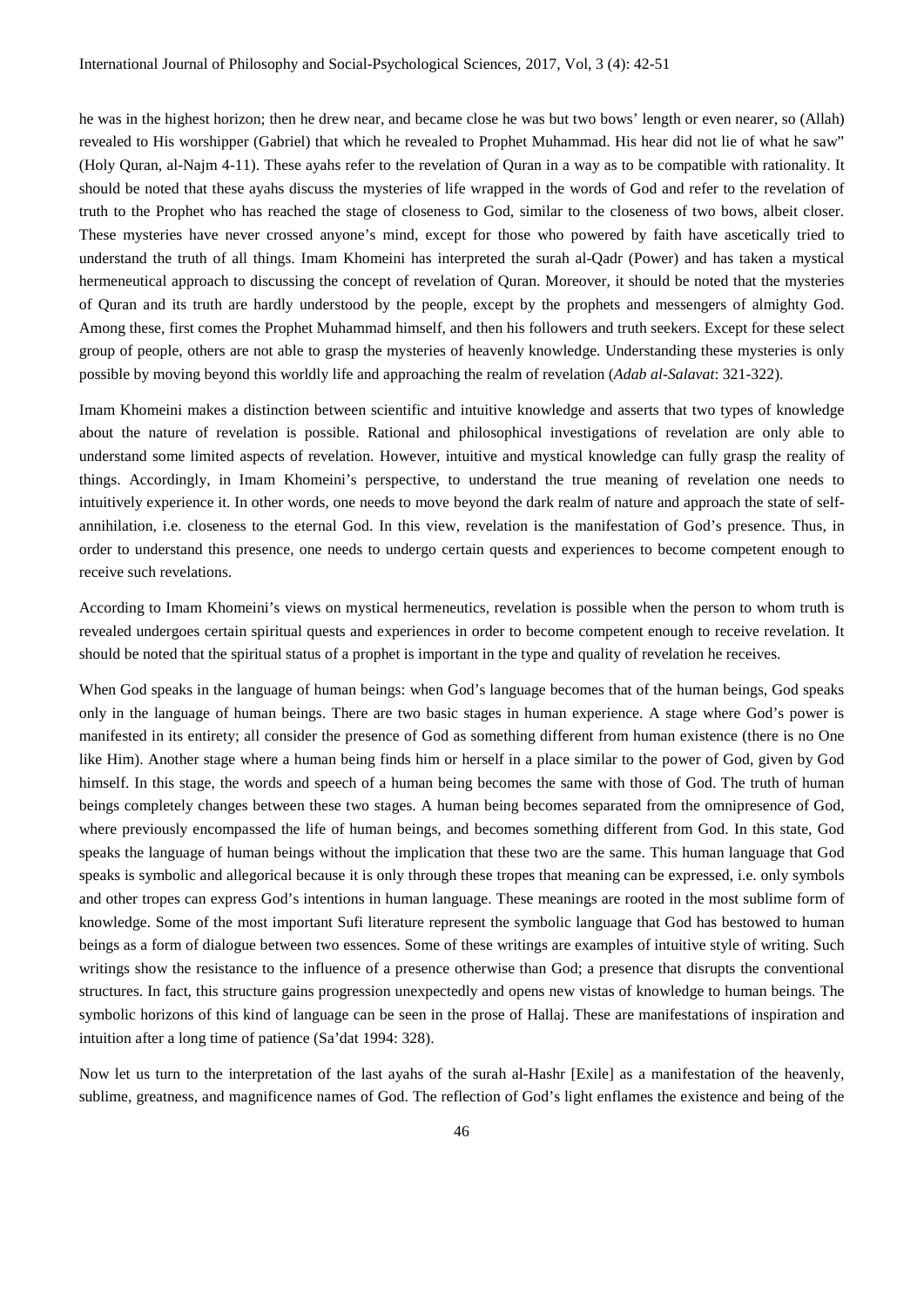mystic, and burns the feathers of the butterfly, i.e. he who is wandering in the wondrous path of spiritual quest and bewilderment. A mystic is bewildered and searches all houses, cities, and places to find the eternal beloved; travels all through the seven cities of love, from desire to love, knowledge to denial of knowledge, eternal worship, bewilderment, self-annihilation, and finally to the eternal peace of being with God.

"He is Allah, there is no god except He. He knows the Unseen and the Visible. He is the Merciful, the Most Merciful" (Holy Quran, al-Hashr: 22).

"He is Allah, there is no god except He. He is the King, the Pure, the Peace, the Confirmer, the Watchful, the Almighty, the Compeller, the Sublime. Exalted is Allah, above all that they associate! He is Allah, the Creator, the Originator, the Shaper. To Him belong the Most Beautiful Names. All that is in the heavens and earth exalt Him. He is the Almighty, the Wise" (Holy Quran, al-Hashr: 23-24). The fact that these lines begin and end with He (Arabic: *hova*) is significant. It means that He is the omnipresent and has dominion over all names and creatures. It also means that there is nothing without an essence and identity. It highlights the uniqueness and omnipotence of the almighty God (*Futuhat-e Makieh*, vol.6, p. 393).

He is the only God. The names of God are infinite. All good names belong to God. There are ninety-nine names for God. Each name has an especial meaning while all names refer to one single essence, i.e. Allah. Only Allah knows the name of Allah (*Futuhat-e Makieh*, vol.3, p.623, qtd. in ibn Arabi, trans. Shojaee 2009:469).

One of the names of Gods is *quddus* which means clean, pure, infallible, permanent, and free of any vice.

Al-Salam: beware that the health of the mystic means that he does not claim to be on a similar par with the pure and infallible God. Only through intuition, the mystic recognizes the presence of the almighty God, i.e. God is the power behind all movements and actions; the mystic becomes a mirror for reflecting the names of God. The mystic has moved beyond his own self successfully.

Al-Mo'men: someone who shelters who that is afraid. Such a God is always considered by everyone to be mo'men. Mo'men is someone who guides the wandering believers.

Al-Mohaimen: means testimony against God. God has certain rights over the human beings. Similarly, human beings have certain rights in relation to God. That is why God says: fulfill your promise so that I fulfill mine.

Al-Aziz: this name of God refers to being powerful, immune, mighty, and eternal. God is sublime, noble, magnanimous, and great; He has power over all creatures.

Al-Motekaber: the etymology of this word refers to sovereignty, ruler, and kingdom. A ruler whose reign is eternal; He is so great and powerful that without His permission there will not be any possibility of existence. Thus, God possesses greatness, power, and sovereignty over everything. These are His unique characteristics; worshipping God is not supposed to mean that it is necessary for God to be great; rather, God is inherently great and does not gain greatness. In fact, gaining greatness in time belongs to the human beings, not to God. God is sometimes referred to as *motekaber* in order to make it understandable for human beings, e.g. having created human beings with His hands (*Kashf al-Ma'ni* 35-45, qtd. in Shojaee 2009: 470).

"Had We sent down this Koran upon a mountain, you would have seen it humble itself and split asunder for fear of Allah. Such are the parables we strike for people so that they will reflect. He is Allah, there is no god except He. He knows the Unseen and the Visible. He is the Merciful, the Most Merciful. He is Allah, there is no god except He. He is the King, the Pure, the Peace, the Confirmer, the Watchful, the Almighty, the Compeller, the Sublime. Exalted is Allah, above all that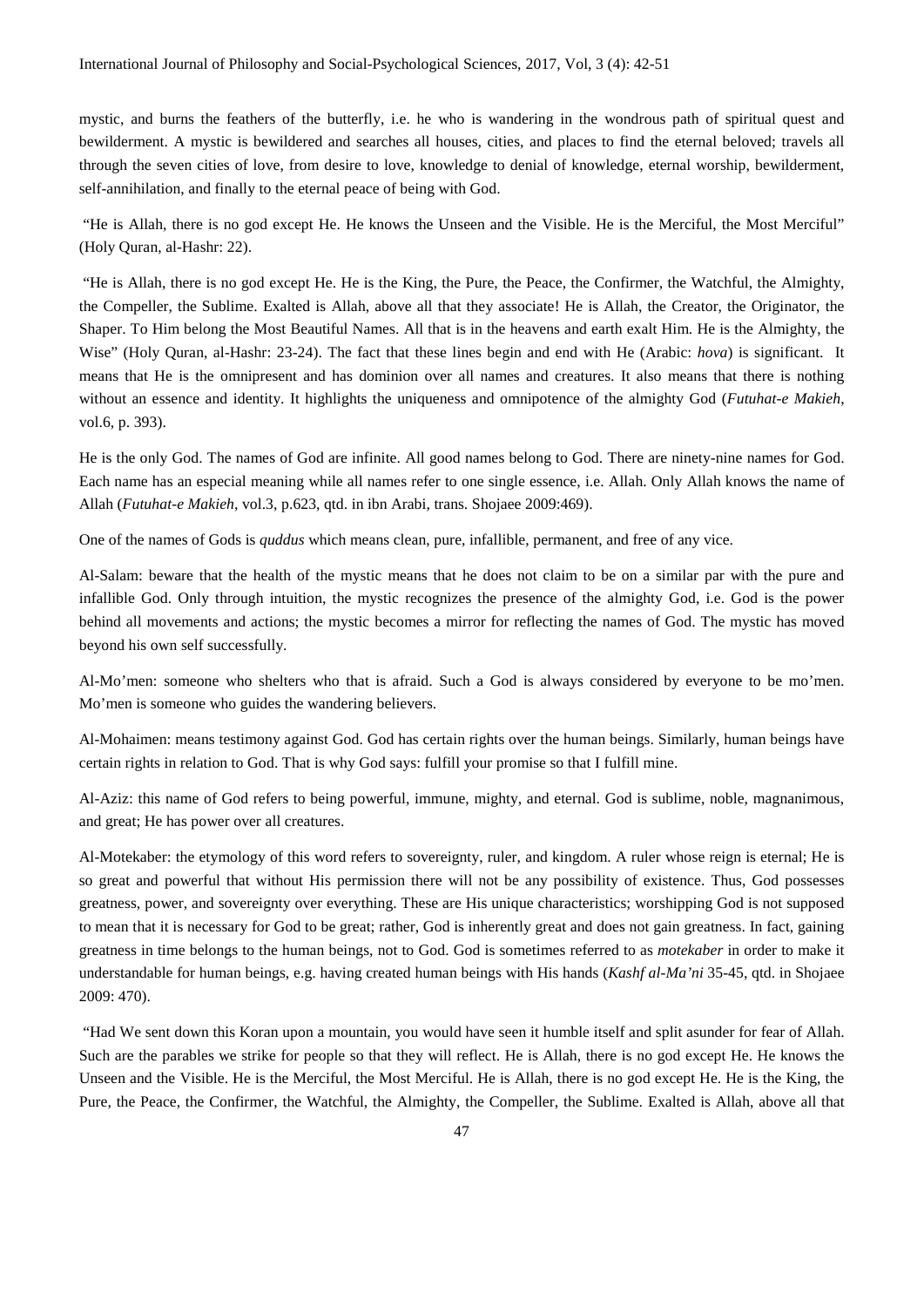they associate! He is Allah, the Creator, the Originator, the Shaper. To Him belong the Most Beautiful Names. All that is in the heavens and earth exalt Him. He is the Almighty, the Wise" (Holy Quran, al-Hashr: 21-24).

### **The comprehensiveness of the name of Allah in comparison to other names:**

The mentioning of the name of great Allah, as the most sublime name, and the true manifestation of God's mercy, should not mean that other names do not have a similar comprehensiveness. It is wrong to assume that other names are defective in their essence. This assumption belongs to the non-believers, the deniers of truth, those who have deprived themselves from the heavenly light. A true faith means believing that all the names of God are eternal and comprehensive. The names of God are the same in their essence. All these names are unified and singular which explains the computability of the names with the essence and with each other. The fact that God is referred to by many different names, e.g. great, sublime, merciful, powerful, are the same in nature. Each name has other names in it; for example, merciful connotes power and anger, while great connotes the opposite. This means that greatness includes power and sovereignty as both aspects of one single name. In other words, both the appearance and deep meaning of one name refer to a single phenomenon. The names of God are moderate in their nature, i.e. no specific name prevails over other names. Accordingly, greatness does not mean God does not possess a degree of invisibility. One needs to understand this basic assumption to become aware of a wide area of knowledge. All seekers of truth are invited to refer to the final ayahs of the surah al-Hashr in a mystical way. This is the word of the almighty God. Everyone is expected to think about the words of God and recognize the unity of the almighty God with His essence and the world. All these indicate that the names of God are not in contrast with each other. This is clear for those who try to listen to the truth of the word of God.

#### **Classifying the names of God:**

Some scholars of knowledge in the book *Insha al-Dava'er* have classified the names of God into names of essence, names of characteristics, and names of action. While all these names are the same in their essence, their manifestation in terms of characteristics and actions may differ. Accordingly, in some stances, one name may include other aspects as well, i.e. essence, characteristics, actions. This is similar to the name of *Rab* (God) (Imam Khomeini's Interpretation, vol.5, 2009: 332-330).

The above argument is not correct according to the author of this essay. It is not correct according to a mystical hermeneutics. What is apparent in these classifications is that the mystic reaches self-annihilation after the initial stages of the mystic quest. What is revealed to the heart of the mystic by the almighty God is the manifestation of names of actions, followed by the manifestations of names of characteristics, and finally names of the essence. If the heart of the mystic is able to tolerate all this knowledge, further stages of enlightenment – names of the actions, names of the characteristics, and names of the essence – will follows. These issues go beyond the limits of the present essay. What is claimed in *Insha al-Dava'er* is not correct as seen in the case of the names. Such a classification of the names of God into three types can be seen in the concluding lines of the surah al-Hashr. "Had We sent down this Koran upon a mountain, you would have seen it humble itself and split asunder for fear of Allah. Such are the parables we strike for people so that they will reflect. He is Allah, there is no god except He. He knows the Unseen and the Visible. He is the Merciful, the Most Merciful. He is Allah, there is no god except He. He is the King, the Pure, the Peace, the Confirmer, the Watchful, the Almighty, the Compeller, the Sublime. Exalted is Allah, above all that they associate! He is Allah, the Creator, the Originator, the Shaper. To Him belong the Most Beautiful Names. All that is in the heavens and earth exalt Him. He is the Almighty, the Wise" (Holy Quran, al-Hashr: 21-24).

It seems that the above lines refer to the names of God – names of essence, names of characteristics, and names of actions. The ordering of these names foreground the truth of God. Such manifestations are recognized through intuition and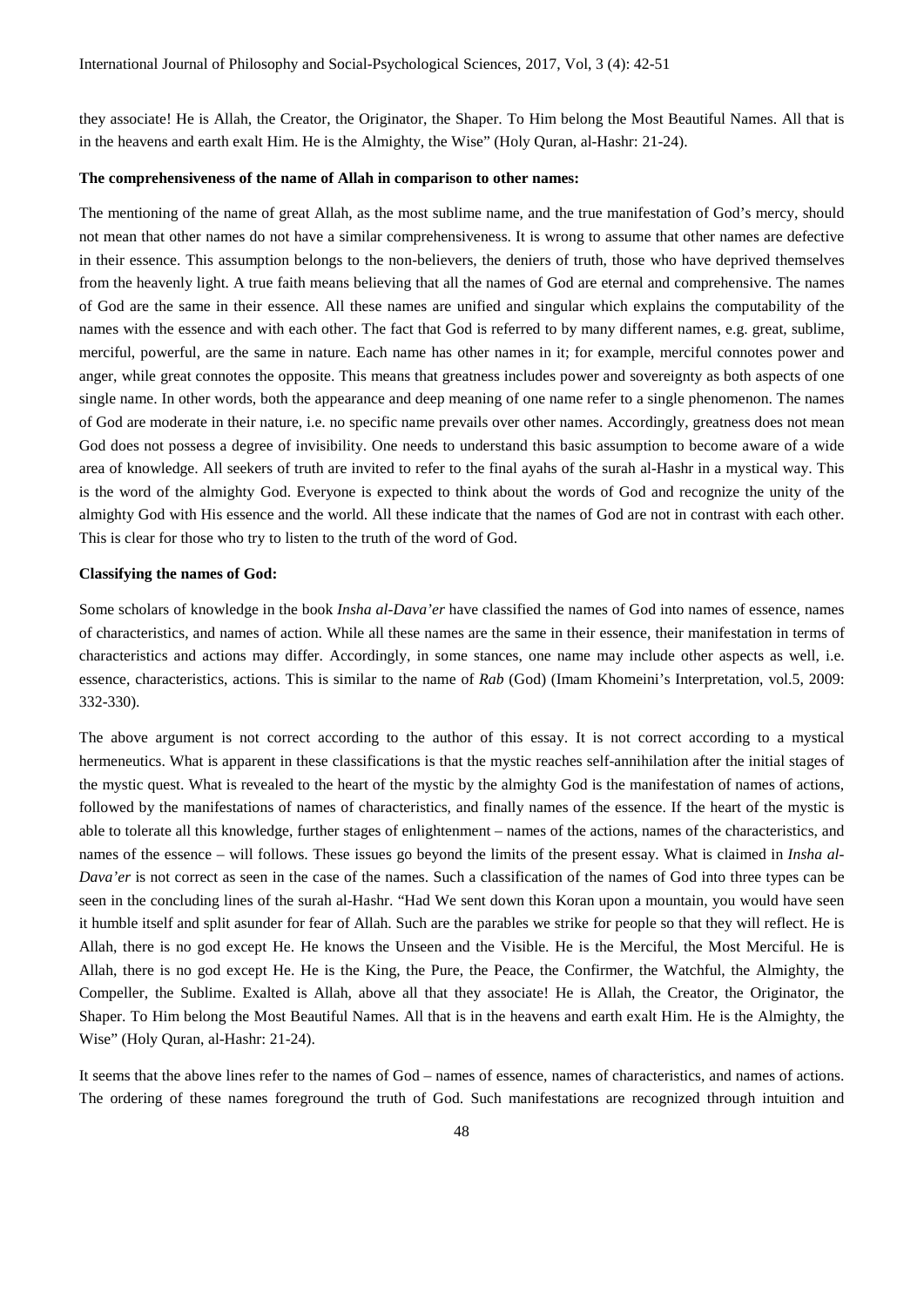discovery. These ayahs include more mysteries which cannot be expressed in this essay. It is clear however that certain lines refer to the names of characteristics and names of actions.

The names of essence refer to the absence of being where it encompasses the internal and external names and the kindness and mercy of God. These are the manifestations of the almighty God. Their association with the names of essence is much more probable. They are among the most important names of God.

God has certain names which have power over the world of intuition as well as the world of rationality. Some of these names prevail over others. In this view, one name of God encompasses all other names as represented in the surah al-Hashr.

The state of manifestation is one of the manifestations of the names of God, e.g. *sarmad* which has dominance over the rest of the names. All the names of God are eternal, He is the first without and end, and the end without a beginning, the eternal wise, the eternal powerful, the eternal merciful, the eternal forgiver, and the eternal great.

The limitations in human knowledge leads to the limitations in understanding God. When you talk about the life after death in front of someone who is not a believer, it is impossible for the believer for example to imagine the fire and the snakes and scorpions in hell when compared to the heat of the summer.

This is why the almighty God refers to a camel to explain the issue for the blind human beings. "Don't you see how a camel is created; don't you see how the heavens and the earth are created?" (Holy Quran, al-Qashieh: 17). The Prophet would not be able to enlighten those people who have not seen any sign of faith in their lives. That is why God is introduced in such a symbolic way. This is different from saying "Don't you see how God gave Ibrahim a shelter?" (Holy Quran, Ibrahim: 14). In surah al-Hashr we read that He is the first and the end.

#### **Conclusion:**

According to what has been said, we can conclude that the revelation of Quran means that the sublime forms of mystical and spiritual knowledge have come down to the human beings wrapped in words to become understandable. Based on Imam Khomeini's views, Quran has seven stages of revelation. It has been recited by the Prophet Muhammad (PBUH) after going through the stages. What exists in the cotemporary form of Quran is its seven stages? Those seven stages include: status of God, knowledge of God, letters of God, tablets of God, world of spirit, shared world of spirit and body, and world of bod. According to Imam Khomeini's views, Quran has internal and external stages which makes it available for everyone with different potentials and talents. This is one of the miracles and comprehensiveness of Quran.

According to Shi'ite and Sunni traditions, the Holy Quran has outer and inner limits and can be understood when the meaning of the word immediately comes to mind in its initial appearance. In terms of the conceptual meaning of the Quran, the words can be understood to belong to the common language and the principles of rational thought and reflection. It is believed that the hidden meanings of the words and the use of a continuity unit in the most literal meaning of units are permitted in the hermeneutics of Quran. God Almighty and the Imams (PBUH) define the exoteric and esoteric meanings according to their heavenly wills. According to Imam Khomeini, a perfect mystic is one who does not keep all inward and outward knowledge as far as the body becomes without the spirit; where knowledge can be achieved through themanifestationoftheappearance.

The most important condition is to be aware of the hidden meanings of the Holy Quran; the purifying effects of the teachings and sermons. It is further believed that there are hidden allegorical and mysterious meanings and verses in Quran whose understanding is given to the Prophet Muhammad and his followers.